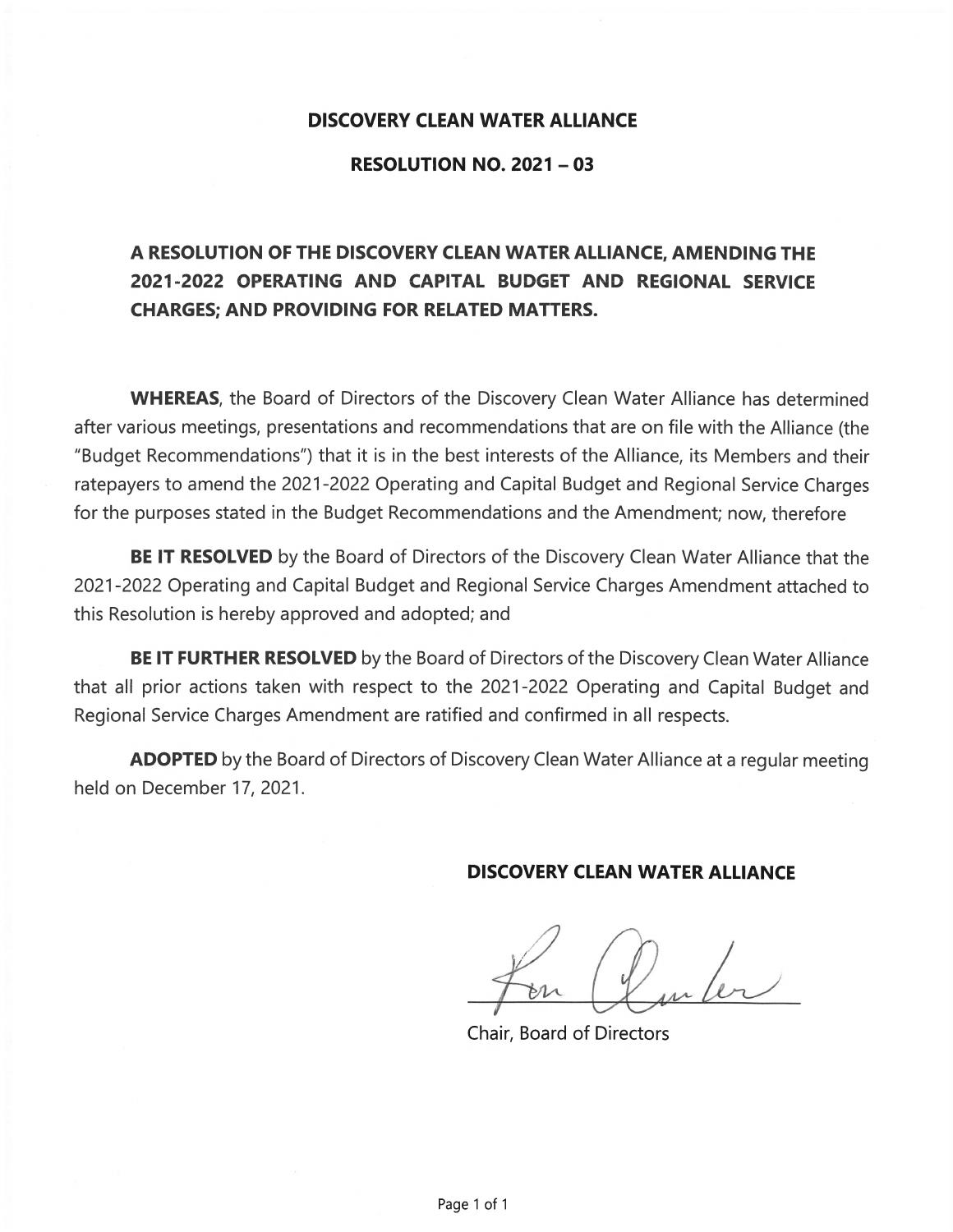

# **2021-2022 Operating and Capital Budget and Regional Service Charges Amendment Summary**

**Budget Amendment.** Ten changes are highlighted below (detailed further in the Budget Changes Summary that follows) with the impact of each on final USES (operating/capital) and final SOURCES (reserves/new debt/RSCs) of the amended biennial budget for 2022.

|                |                                    | <b>CHANGE TO USES (\$1000s)</b> |  |                |               |         | <b>CHANGE TO SOURCES (\$1000s)</b> |         |                          |   |             |   |                 |             |  |
|----------------|------------------------------------|---------------------------------|--|----------------|---------------|---------|------------------------------------|---------|--------------------------|---|-------------|---|-----------------|-------------|--|
| Change         |                                    | <b>ADOPTED</b>                  |  | <b>AMENDED</b> |               | \$      |                                    |         |                          |   | <b>NEW</b>  |   | <b>DISTRICT</b> | <b>BG</b>   |  |
| #              | <b>DESCRIPTION</b>                 | <b>BUDGET</b>                   |  |                | <b>BUDGET</b> |         | <b>CHANGE</b>                      |         | <b>RESERVES</b>          |   | <b>DEBT</b> |   | <b>RSCs</b>     | <b>RSCs</b> |  |
|                | <b>Operating budget</b>            |                                 |  |                |               |         |                                    |         |                          |   |             |   |                 |             |  |
|                | <b>Admin services - District</b>   | Ś.<br>2,997                     |  | Ś.             | 2,997         | $\zeta$ |                                    | $\zeta$ |                          | Ś |             | Ś |                 | ς           |  |
| $\mathbf{1}$   | <b>Additional employees</b>        |                                 |  |                | 393           |         | 393                                |         | 393                      |   |             |   |                 |             |  |
| $\overline{2}$ | Insurance rate increase            |                                 |  |                | 80            |         | 80                                 |         | 80                       |   |             |   |                 |             |  |
|                | <b>Contract ops - Clark County</b> | 9.915                           |  |                | 9,915         |         |                                    |         |                          |   |             |   |                 |             |  |
| 3              | Transfer of operations             |                                 |  |                | (2,691)       |         | (2,691)                            |         | (2,691)                  |   |             |   |                 |             |  |
|                | <b>Contract ops - District</b>     | 1,708                           |  |                | 1,708         |         |                                    |         |                          |   |             |   |                 |             |  |
| 3              | Transfer of operations             |                                 |  |                | 2,595         |         | 2,595                              |         | 2,595                    |   |             |   |                 |             |  |
|                | <b>Total operating budget</b>      | 14,620                          |  |                | 14,997        |         | 377                                |         | 377                      |   |             |   |                 |             |  |
|                | <b>Capital budget</b>              |                                 |  |                |               |         |                                    |         |                          |   |             |   |                 |             |  |
|                | <b>Debt service</b>                | \$10,101                        |  | Ś.             | 10,101        | - \$    |                                    | \$      |                          | Ś |             | Ś |                 |             |  |
| 4              | Interest rate savings              |                                 |  |                | (336)         |         | (336)                              |         | (336)                    |   |             |   |                 |             |  |
| 5              | Initial payment timing             |                                 |  |                | (1, 144)      |         | (1, 144)                           |         | (1, 144)                 |   |             |   |                 |             |  |
| 6              | Debt on additional CIP             |                                 |  |                | 1,302         |         | 1,302                              |         | 1,302                    |   |             |   |                 |             |  |
|                | <b>Existing assets R&amp;R</b>     | 4,193                           |  |                | 4,193         |         |                                    |         |                          |   |             |   |                 |             |  |
|                | <b>New assets CIP</b>              | 19,238                          |  |                | 19,238        |         |                                    |         |                          |   |             |   |                 |             |  |
| $\overline{7}$ | Inflationary increases - 5A        |                                 |  |                | 3,611         |         | 3,611                              |         | 570                      |   | 3,041       |   |                 |             |  |
| 8              | Accelerated project - 5B2          |                                 |  |                | 3,805         |         | 3,805                              |         | (871)                    |   | 4,676       |   |                 |             |  |
| 9              | <b>RTP Secondary Treatment</b>     |                                 |  |                | 102           |         | 102                                |         | 102                      |   |             |   |                 |             |  |
| 10             | <b>Construction Mgmt In-house</b>  |                                 |  |                | (466)         |         | (466)                              |         | $\overline{\phantom{0}}$ |   | (466)       |   |                 |             |  |
|                | <b>Total capital budget</b>        | 33,532                          |  |                | 40,406        |         | 6,874                              |         | (377)                    |   | 7,251       |   | ۰               |             |  |
|                | <b>TOTAL BIENNIAL BUDGET</b>       | \$48,152                        |  | \$             | 55,403        | Ŝ.      | $7,251$ \$                         |         |                          |   | \$7,251     | Ś |                 | Ś.          |  |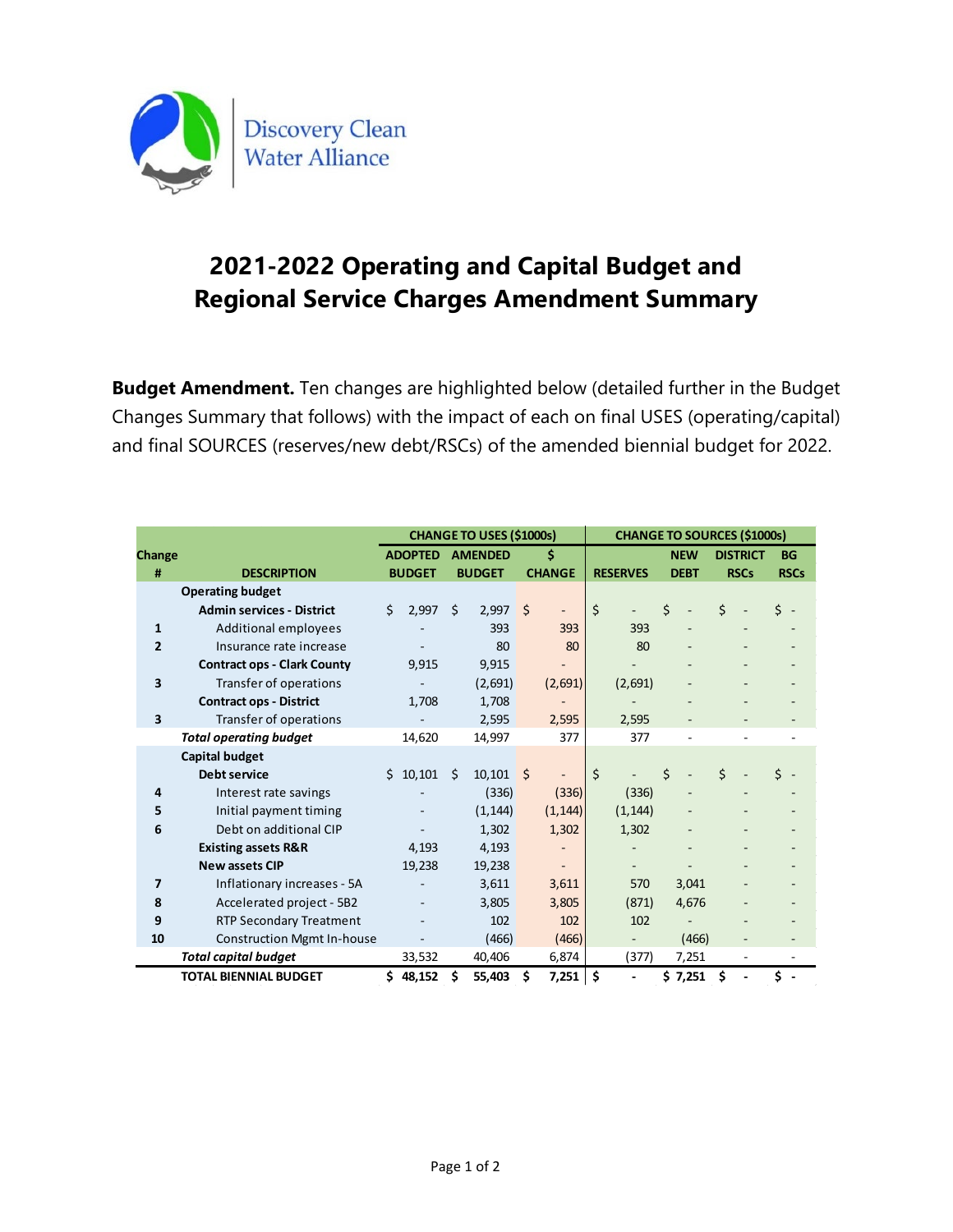**Regional Service Charges (RSCs).** The 2021-2022 budget amendment referred by the Treasurer to the Board for adoption reflects no changes to RSCs billed to the District and Battle Ground for 2022 from 2021.

|                                             | 2021<br><b>Adopted</b><br><b>Budget</b> |       | 2022<br>Amended \$ Change<br><b>Budget</b> |       |     |                   |
|---------------------------------------------|-----------------------------------------|-------|--------------------------------------------|-------|-----|-------------------|
| <b>District</b>                             |                                         |       |                                            |       |     |                   |
| <b>Regional Service Charges - Operating</b> | \$                                      | 484   | - S                                        | 484   | -S  |                   |
| Regional Service Charges - Capital          |                                         | 532   |                                            | 532   |     | $\qquad \qquad -$ |
| <b>Monthly District RSCs</b>                | \$                                      | 1,016 | \$                                         | 1,016 | \$, |                   |
| <b>Battle Ground</b>                        |                                         |       |                                            |       |     |                   |
| <b>Regional Service Charges - Operating</b> | \$                                      | 111   | - \$                                       | 111   | -\$ |                   |
| Regional Service Charges - Capital          |                                         | 169   |                                            | 169   |     | -                 |
| <b>Monthly Battle Ground RSCs</b>           | \$                                      | 280   | \$                                         | 280   | \$  |                   |
| <b>Total Monthly RSCs</b>                   | \$                                      | 1,296 | \$                                         | 1,296 | \$  |                   |

**Reserve Fund Balance Impacts – RSCs remaining the same.** With no changes to RSCs referred by the Treasurer, reserves in two funds will be used to fund additional expenditures (Debt Service and CIP) while reserves in one other fund will grow (O&M). Net reserves will remain the same as originally budgeted.

| <b>Change</b>           |                                      | <b>Reserves Balance Impacts by Fund (\$1000s)</b> |                     |     |            |          |              |
|-------------------------|--------------------------------------|---------------------------------------------------|---------------------|-----|------------|----------|--------------|
| #                       | <b>DESCRIPTION</b>                   | <b>0&amp;M</b>                                    | <b>Debt service</b> | R&R | <b>CIP</b> |          | <b>TOTAL</b> |
| 1                       | Admin Lead - 3 FTEs                  | \$<br>393                                         |                     |     |            | \$       | 393          |
| $\overline{2}$          | <i><u><b>Insurance rates</b></u></i> | 80                                                |                     |     |            |          | 80           |
| 3                       | <b>Transfer of Operations</b>        | (96)                                              |                     |     |            |          | (96)         |
| 4                       | Debt interest rate                   |                                                   | (336)               |     |            |          | (336)        |
| 5                       | Dbt svc; timing                      |                                                   | (1, 144)            |     |            |          | (1, 144)     |
| 6                       | Dbt svc; additional CIP              |                                                   | 1,302               |     |            |          | 1,302        |
| $\overline{\mathbf{z}}$ | CIP inflationary increases           |                                                   |                     |     | 570        |          | 570          |
| 8                       | CIP accelerate SCTP Phase 5B2        |                                                   |                     |     | (871)      |          | (871)        |
| 9                       | <b>RTP Secondary Treatment</b>       |                                                   |                     |     | 102        |          | 102          |
| 10                      | <b>Construction Mgmt</b>             |                                                   |                     |     |            |          |              |
|                         | <b>GRAND TOTAL</b>                   | \$<br>377                                         | (178)<br>S          |     | S<br>(199) | <b>S</b> |              |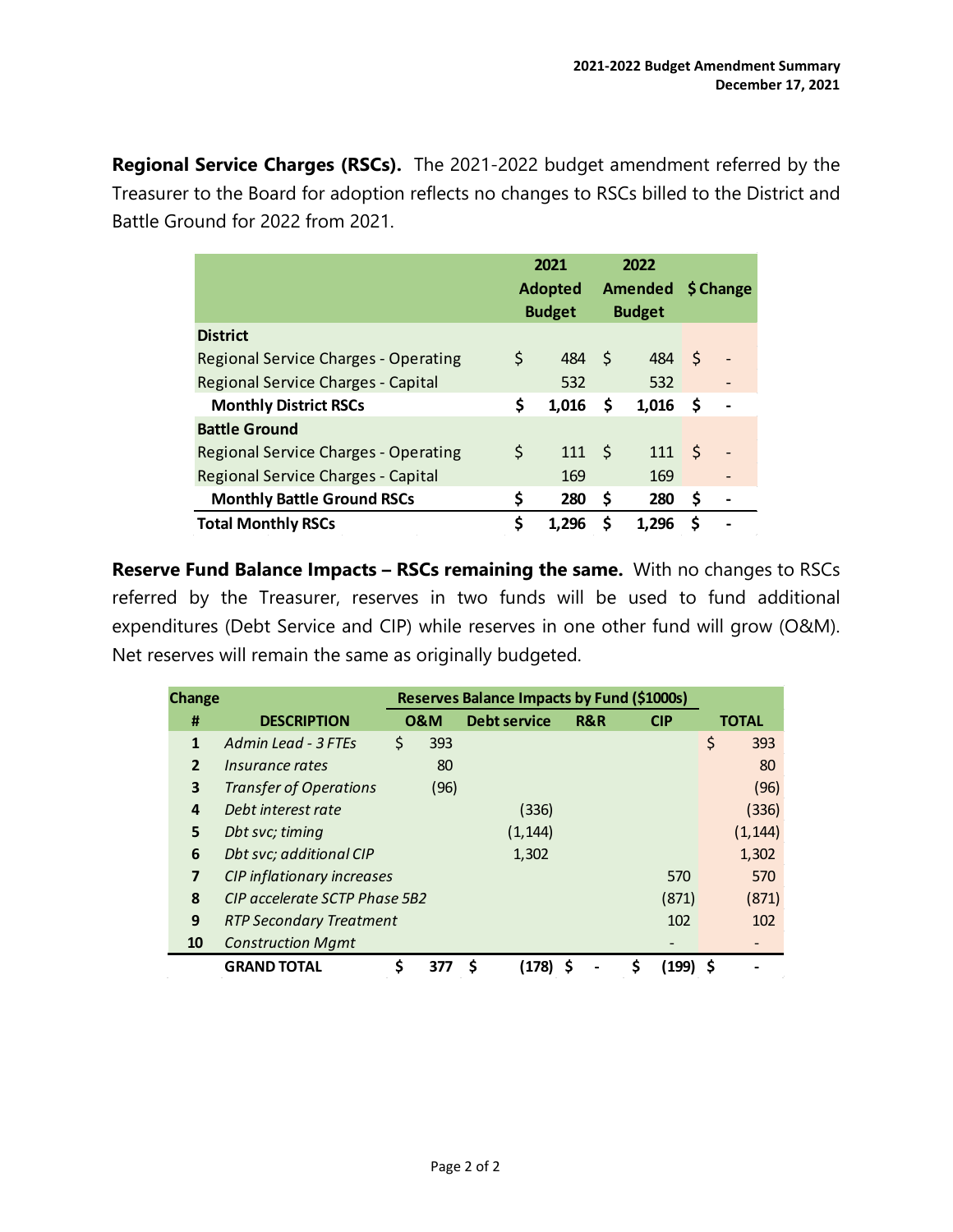

# **2021-2022 Operating and Capital Budget and Regional Service Charges Amendment**

# **BUDGET CHANGES SUMMARY**

# **2022 OPERATING AND MAINTENANCE BUDGET**

### **Administrative Services**

## **#1. Administrative Lead additional employees**

The District as Administrative Lead is budgeting to add two limited-term Construction Managers to perform construction management services that will yield significant cost savings to the Phase 5A and 5B total project costs through 2024. Additionally, the District as Administrative Lead is budgeting to add one permanent Project Manager that would address a significant Repair and Replacement workload that has been deferred or is being addressed with more expensive consultant resources.

a. Additional employees **\$393,000** Total expenditure increase: \$393,000

The total administrative service expense increase will be funded from existing O&M reserves.

### **#2. Insurance rate increase**

The Water and Sewer Risk Management Pool provides insurance services to the Alliance. Insurance rates have increased by 35% in 2021, higher than the anticipated 15%.

a. Insurance \$80,000  $\sim$ 

Total expenditure increase: \$80,000

The total administrative service expense increase will be funded from existing O&M reserves.

# **Contract Operators – Clark County and District – Transfer Operations of Regional Assets (RA)**

**#3. Salmon Creek Treatment Plant (SCTP)/36th Avenue Pump Station & Force Main/117th Street (Klineline) Pump Station and Force Main.** The District is proposing to operate the Salmon Creek Treatment Plant, 36<sup>th</sup> Avenue Pump Station and Force Main,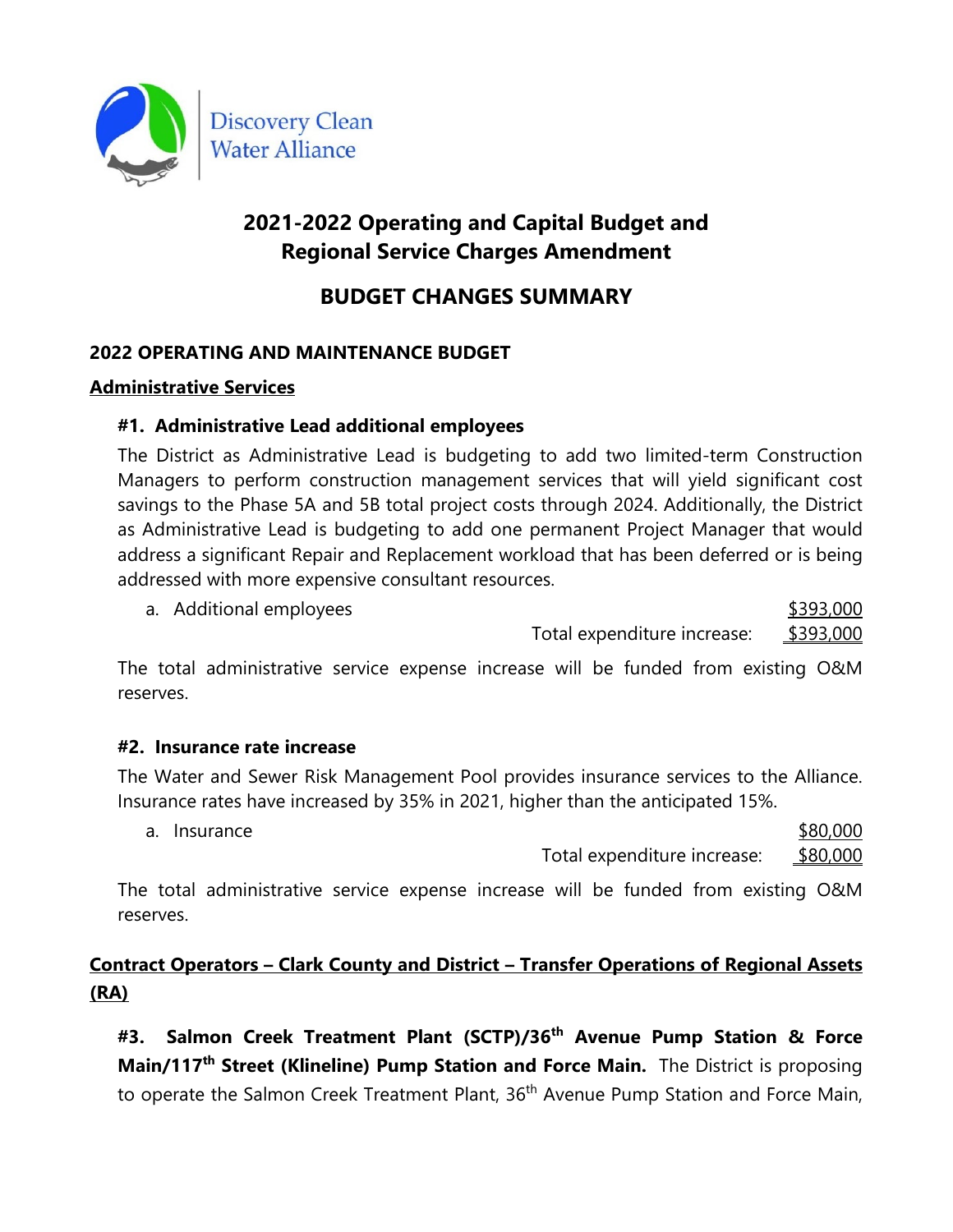and 117<sup>th</sup> Street (Klineline) Pump Station and Force Main beginning July 1, 2022. Clark County is currently the contract operator for these Regional Assets and has requested early termination of its Operator agreement. Under this proposal, between January 1 and July 1, 2022, the District would actively support the County, including transfer of specific responsibilities that are agreed upon during the transition period. The proposed changes will support continued forward progress in delivering a professional regional wastewater transmission and treatment program appropriate for a large and growing community.

| a. Contract Operator – Clark County |                                      | $-$ \$2,691,000  |
|-------------------------------------|--------------------------------------|------------------|
| b. Contract Operator – District     |                                      | 2,595,000        |
|                                     | Net decrease to contract operations: | <u>-\$96,000</u> |

The net contract operator expense decrease will increase existing O&M reserves.

#### **2022 CAPITAL BUDGET**

#### **Debt Service**

#### **#4. Interest Rate Savings**

In connection with the 2021 bond issuance to fund the SCTP Phase 5A Package 1 project, the Alliance elected to refinance the existing 2015 bonds at a lower interest rate. Additionally, in 2021 the Alliance was awarded a Public Works Board (PWB) loan with a maximum interest rate of 0.94%, a savings from the 3.0% originally budgeted.

| a. Interest rate savings |                                        | $-$ \$336,000 |
|--------------------------|----------------------------------------|---------------|
|                          | Total decrease to debt service budget: | $-$ \$336,000 |

The debt service expense decrease will increase existing debt service reserves.

#### **#5. Initial Payments on New Debt Issuances**

In the adopted 2021-2022 budget, the initial payment on new debt issuances was budgeted to begin at the beginning of the year of issuance. As the timing of new debt issuances was updated, the budget is being refined to reflect initial payments occurring in the second half of 2022.

a. Initial payments timing  $-$ \$1,144,000

Total decrease to debt service budget:  $-51,144,000$ 

The debt service expense decrease will increase existing debt service reserves.

#### **6. Increased Debt Service on New Issuances**

An amended budget for 2022 reflects higher debt issuances (and therefore increased debt service payments) related to inflationary cost increases for SCTP Phase 5A Packages 1 and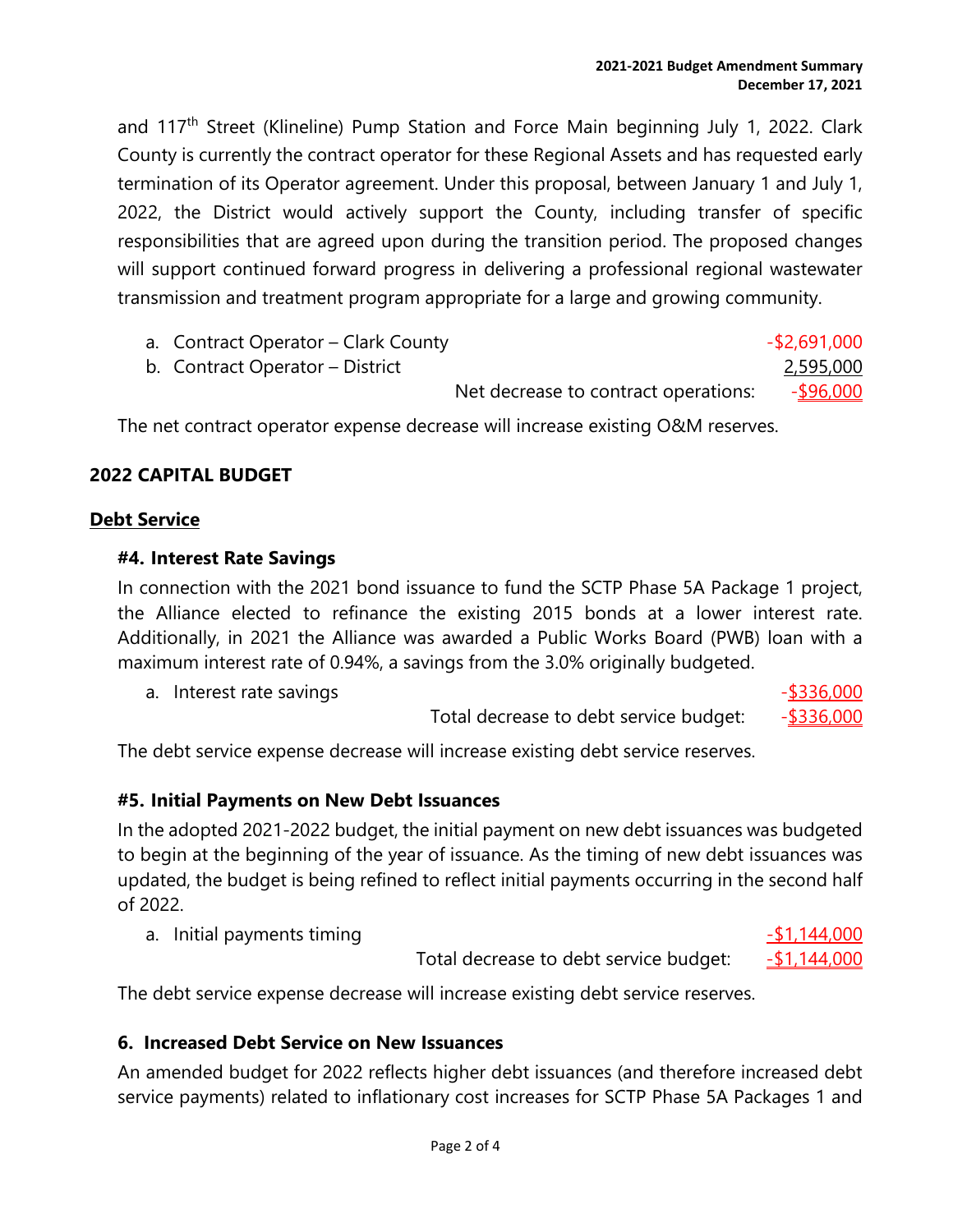2 (see item #7 below) and acceleration of construction of the SCTP Phase 5B Package 2 project (see item #8 below).

a. Increased Debt Service on New Issuances  $$1,302,000$ Total increase in debt service budget: \$1,302,000

The total debt service expense increase will be funded from existing debt service reserves.

#### **New Assets Capital (CIP)**

#### **#7. SCTP Phase 5A Packages 1 and 2 – Inflationary Increases**

An amended budget for 2022 reflects an increase in the estimated materials cost for the SCTP Phase 5A Packages 1 and 2 projects from the adopted 2021-2022 budget. This is a reflection of construction marketplace trends and higher than expected general cost escalations.

| a. SCTP Phase 5A Package 1 |                             | \$1,491,000 |
|----------------------------|-----------------------------|-------------|
| b. SCTP Phase 5A Package 2 |                             | 2,120,000   |
|                            | Total expenditure increase: | \$3,611,000 |

\$570,000 of the CIP expenditure increase would be funded from existing CIP reserves and the remaining \$3,041,000 would be funded by an increased debt issuance in 2022.

### **#8. SCTP Phase 5B Package 2 Acceleration**

An amended budget for 2022 proposes accelerating construction of the SCTP Phase 5B Package 2 project from 2024 into 2022 to leverage work currently underway at the SCTP and to utilize in-house construction management at a reduced cost.

a. SCTP Phase 5B Package 2 acceleration  $$3,805,000$ 

Total expenditure increase: \$3,805,000

In order to leave RSCs unimpacted for 2022, this budget amendment purposely funds a portion of preconstruction work for this project with additional debt. As a result, the 2022 debt issuance will increase by \$4,676,000 and reserve balances will be increased by \$871,000.

### **#9. RTP Secondary Process Improvements Project**

A new project for Ridgefield Treatment Plant (RTP) Secondary Process Improvements is being proposed as part of the 2022 budget amendment. This project is being added to the Capital Program to address capacity issues at the RTP on a short-term basis.

a. RTP Secondary Process Improvements  $$102,000$ 

Total expenditure increase: \$102,000

The total CIP expenditure increase would be funded from existing CIP reserves.